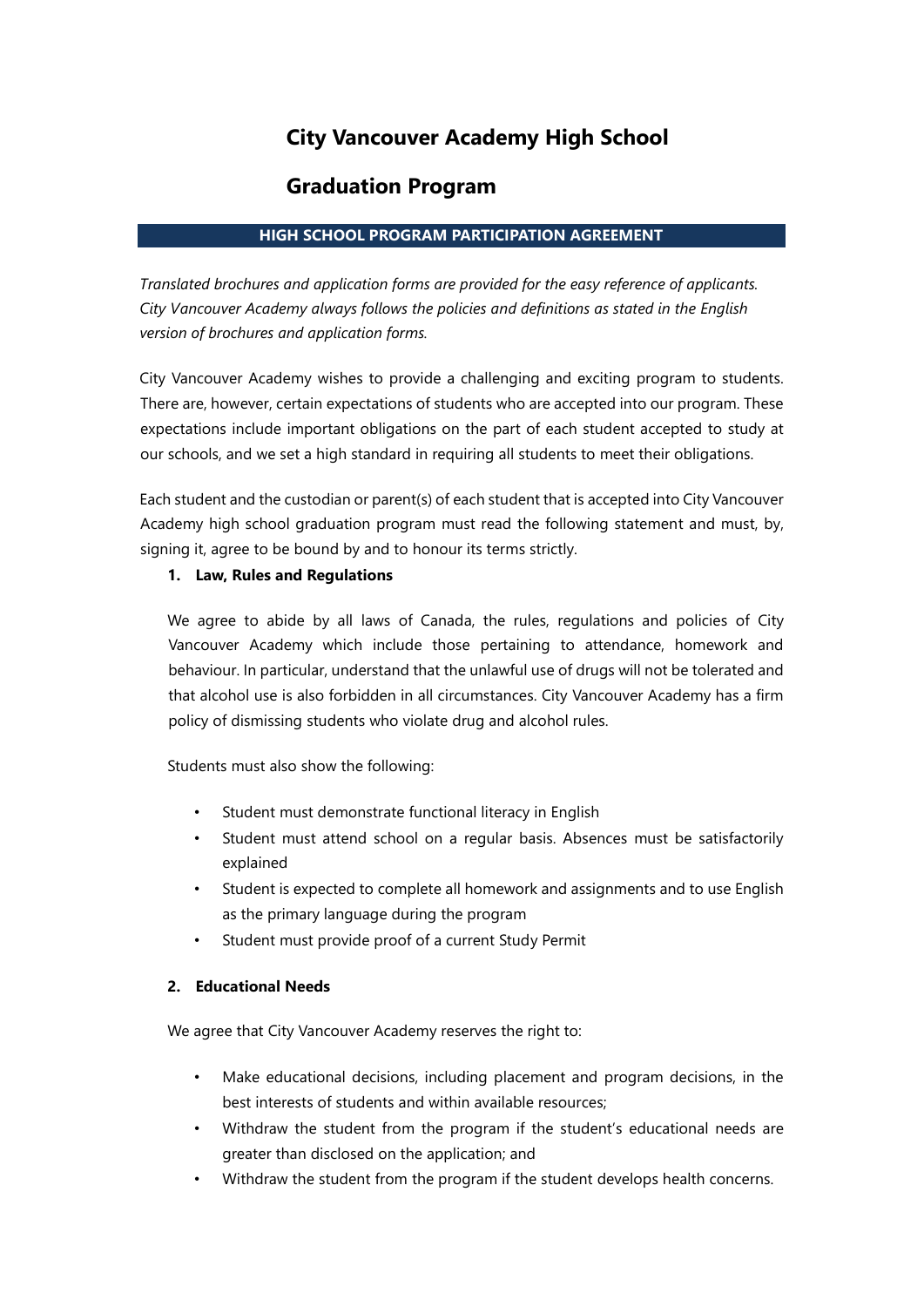• Withdraw the student if the student is found to have special educational needs or social needs after enrolment at City Vancouver Academy

#### **3. Custodian**

We understand that international student aged 18 and younger are not permitted to live independently while enrolled in the program. We agree to appoint a custodian over 25 years of age who will take responsibility for my child and will ensure that his/her accommodation and other living necessities such as food, clothing and transportation are provided. Students must live with a responsible adult who is their custodian or their boarding parent.

### **4. Refund Policy for students New to City Vancouver Academy**

In the event that an applicant cannot come to Canada or withdraws from City Vancouver Academy, the refund policy will apply. All requests for a refund must be made in writing. Please attach the original letter of acceptance and receipt with the request. All documents must be presented the school to process the refund.

- 50% of the tuition fee, if the student withdraws prior to the commencement of the semester
- 25% of the tuition fee, if the student withdraws any time between commencement and the end of the first calendar month of the program.
- No refund of the tuition fee if student withdraws after the first calendar month of the program
- No refund of tuition fee if the student is found to be in violation of school rules or the participation agreement on the application form.
- No refund of tuition fee for summer semester (July to August).
- No refund of tuition fee if student obtains the Student Permit by use of the school's Letter of Acceptance
- Students who become landed immigrants after tuition fees are paid will not be eligible for refunds other than as stated in the refund policy above.
- City Vancouver Academy (the school authority) must post financial guarantees no less than \$100, 000 in accordance with the Bonding Act. As a bonded school, City Vancouver Academy provides peace of mind for parents and students, who are guaranteed that their tuition fees are safe and a full education will be provided to each and every student.

#### **5. General Release**

We, the undersigned, do waive and release all claims against City Vancouver Academy for the injury, loss, damage, accident, delay or expense resulting from the applicant's participation in the High School Graduation Program. We also release City Vancouver